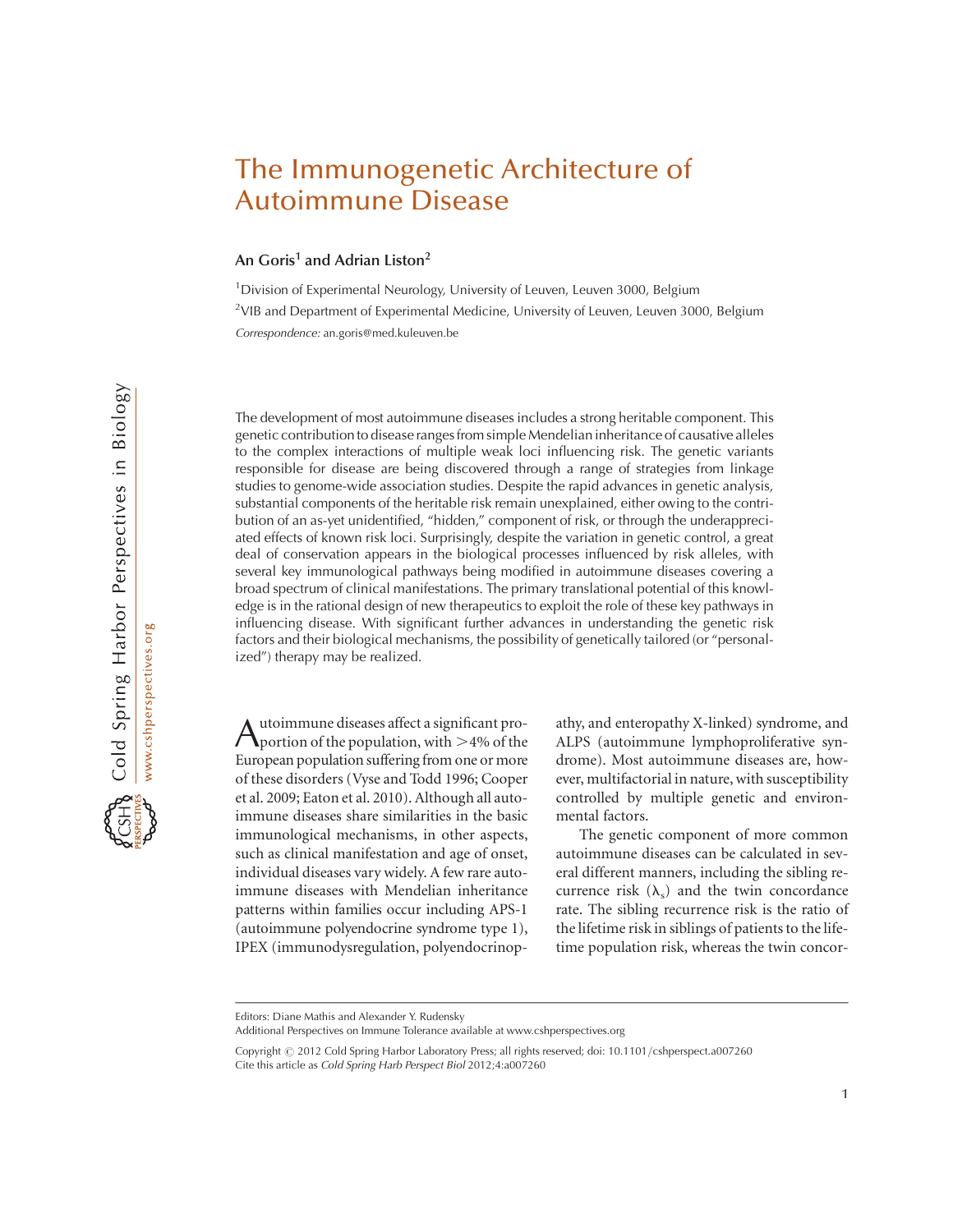dance rate measures the proportion of the siblings of affected twins that are also affected. Most common autoimmune diseases, such as multiple sclerosis (MS), type 1 diabetes (T1D), rheumatoid arthritis (RA), and inflammatory bowel disease (IBD) are characterized by a sibling recurrence risk between 6 and 20 (Vyse and Todd 1996), and concordance rates of 25% –50% in monozygotic twins and  $2\% - 12\%$  in dizygotic twins (Cooper et al. 1999). A substantial proportion of relatives may also have subclinical evidence of autoimmunity without developing clinically overt disease. For example, 19% of healthy siblings of MS patients show antibody production in the cerebrospinal fluid, compared to 4% of unrelated healthy controls (Haghighi et al. 2000), whereas 4% of healthy firstdegree relatives display lesions that are indistinguishable from those seen in patients and are not seen in unrelated healthy controls (De Stefano et al. 2006). Furthermore, comorbidity with the development of several autoimmune diseases in the same patient and clustering of several autoimmune diseases within families above what is expected by chance appear common (Cooper et al. 2009; Zhernakova et al. 2009). Together these data show a strong genetic component to autoimmune disease development.

# STRATEGIES TO IDENTIFY GENETIC FACTORS UNDERLYING AUTOIMMUNE DISEASE

The human genome consists of 3 billion base pairs, and any two genomes typically differ by 0.1% (Kruglyak and Nickerson 2001). Common variants or polymorphisms, where both alleles have a frequency of  $>1\%$  in the population, account for most (90%) of these differences (Kruglyak and Nickerson 2001; The International HapMap Consortium 2003). Rare variants, each found in  $\leq$ 1% of the population, make up the remaining 10% of genetic polymorphism, but are far more numerous than common variants in total counts, given the large size of the human population. In all, 10 –15 million common variants and billions of rare sequence variants constitute the human genetic diversity, making the identification of those variants relevant to particular autoimmune diseases challenging (Sawcer 2008).

Different strategies are tailored to each category of variants. Linkage studies search for segregation or coinheritance of a genomic region with disease in families and have been very successful in Mendelian diseases. This strategy has identified mutations in the autoimmune regulator gene (AIRE), the forkhead box P3 gene (FOXP3), and the Fas gene (TNFRSF6) causing APS-1 (The Finnish-German APECED Consortium 1997; Nagamine et al. 1997), IPEX (Bennett et al. 2001; Wildin et al. 2001), and ALPS (Fisher et al. 1995) syndromes, respectively. In most common autoimmune diseases, in contrast, few extended families with Mendelian inheritance patterns exist. Linkage studies have summed signals over multiple smaller families, including affected sibling pairs, instead. These have shown an overall increased allele sharing between affected siblings, confirming the shared genetic risk observed in epidemiological studies, but have only been able to pinpoint precisely those regions exerting large effects on disease risk, such as mutations in NOD2 in Crohn's disease (CD) (Hugot et al. 2001; Ogura et al. 2001). Indeed, unrealistically high numbers of affected sibling pairs are required to detect the modest effect sizes that we now know are typical for multifactorial disorders by the linkage approach (The International Multiple Sclerosis Genetics Consortium 2005).

Association testing is more suited to detect the contribution of genetic loci to common autoimmune diseases. An association study compares a group of patients and healthy controls and searches for genetic variants that differ in frequency between both groups. Variations in the human leukocyte antigen (HLA) regionwere the first polymorphisms investigated in association studies (in the 1970s) and turned out to play a major role in most autoimmune diseases, even though precise understanding of the effects is still under investigation owing to the highly polymorphic nature, exceptional linkage disequilibrium, and high gene density of this region (Fernando et al. 2008). Through the investigation of candidate genes, a handful of non-HLA genes influencing risk of autoimmune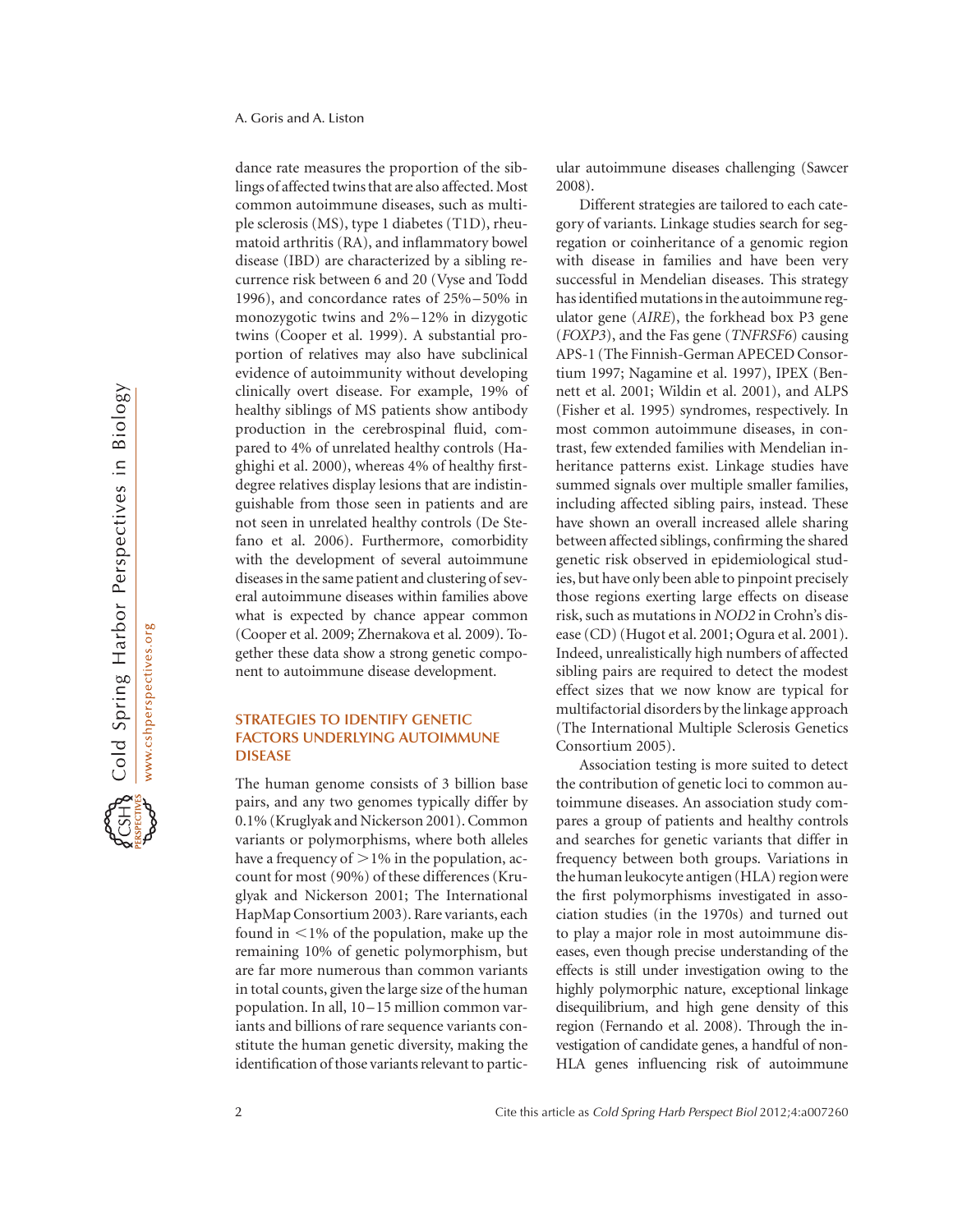disease were identified, e.g., the CTLA4 and PTPN22 genes in T1D (Ueda et al. 2003; Bottini et al. 2004). A major breakthrough came, however, around 2007 with the advent of highthroughput genotyping technology (microarrays), the information from the mapping of the human genome and interindividual genetic variation (International HapMap project), and the realization that the collection of large study populations and the establishment of collaborations is necessary. With these tools, it became possible to undertake genome-wide association studies (GWAS). GWAS are based on the "common disease–common variant" hypothesis, and screen the vast majority  $(>80\%)$  of common genetic variation for its contribution to disease susceptibility (Hirschhorn and Gajdos 2011). Because of a low prior probability of association amongst the multiple tests performed (typically a few hundred thousand to a million variants screened capture  $>80\%$  of common variation in the genome), a conservative significance threshold needs to be applied to avoid false positives. It has been shown that results reaching P values  $<$  5  $\times$  10<sup>-8</sup> (genome-wide significance level) in a well-powered study of at least 2000 cases and 2000 controls have a high likelihood of being true positive and of replicating in later studies (The Wellcome Trust Case Control Consortium 2007; Sawcer 2008). To date  $>1200$  genomic regions influencing risk for 210 multifactorial diseases have been identified (http://www.genome. gov/gwastudies/ up to 12/2010) and autoimmune diseases have been exceptionally successful, with  $>$  30 risk regions each identified in T1D (Barrett et al. 2009), CD (Franke et al. 2010), ulcerative colitis (UC) (Anderson et al. 2011), RA (Stahl et al. 2010), and MS (The International Multiple Sclerosis Genetics Consortium 2011). This suggests a substantial role of common genetic variation in susceptibility to autoimmune diseases, and contrasts with other multifactorial diseases, such as neurodegenerative disorders. The important role of common variation in autoimmune diseases is thought to reflect a history of adaption and selection for variability in regions controlling the immune system, as a defense against intrapopulation pathogen spread (Corona et al. 2010; Casto and Feldman 2011).

# THE EMERGING GENETIC ARCHITECTURE OF COMMON AUTOIMMUNE DISEASES

GWAS have revealed important conclusions on the genetic architecture of autoimmune diseases. The genetic architecture refers to the number of risk variants, their frequencies in the population (risk allele frequency), and the risks on disease they confer (odds ratio). The odds ratio estimates the fold change in risk for carriers versus noncarriers of a risk allele. Most variants identified follow a multiplicative model, i.e., carrying two copies of the risk allele amounts to the square of the risk of carrying one copy. The genetic architecture of multifactorial autoimmune diseases as emerging from GWAS appears to follow the L shape predicted on the basis of theoretical modeling and animal data (Barton and Keightley 2002). Few if any regions exert a large effect on the risk of disease (odds ratio  $>3$ ), and a handful have modest effect sizes (odds ratios  $>2$ ) (Hindorff et al. 2009). In most autoimmune diseases these important loci include the HLA region (Fernando et al. 2008); other examples are NOD2 and IL23R in CD (Hugot et al. 2001; Ogura et al. 2001; Duerr et al. 2006), and PTPN22 in T1D and RA (Begovich et al. 2004; Bottini et al. 2004). Subsequently, there is a long tail of loci with odds ratios of around 1.2 or smaller (Hindorff et al. 2009). Based on currently identified loci, theoretical models predict that many more risk variants are hidden below the genome-wide significance threshold in current GWAS and that a large number of susceptibility loci, possibly thousands, with very small effect sizes may contribute to multifactorial disease (Park et al. 2010). Indeed, the presence of such a polygenic or "en masse" effect has already been shown in MS (The International Multiple Sclerosis Genetics Consortium et al. 2010).

Most of the already identified risk variants are common in the general population (Hindorff et al. 2009), although examples of both common and less common variants in the same gene influencing risk have been reported, e.g., for IL23R in CD (Momozawa et al. 2011) and IFIH1 in T1D (Nejentsev et al. 2009). For many variants, the risk allele is even more common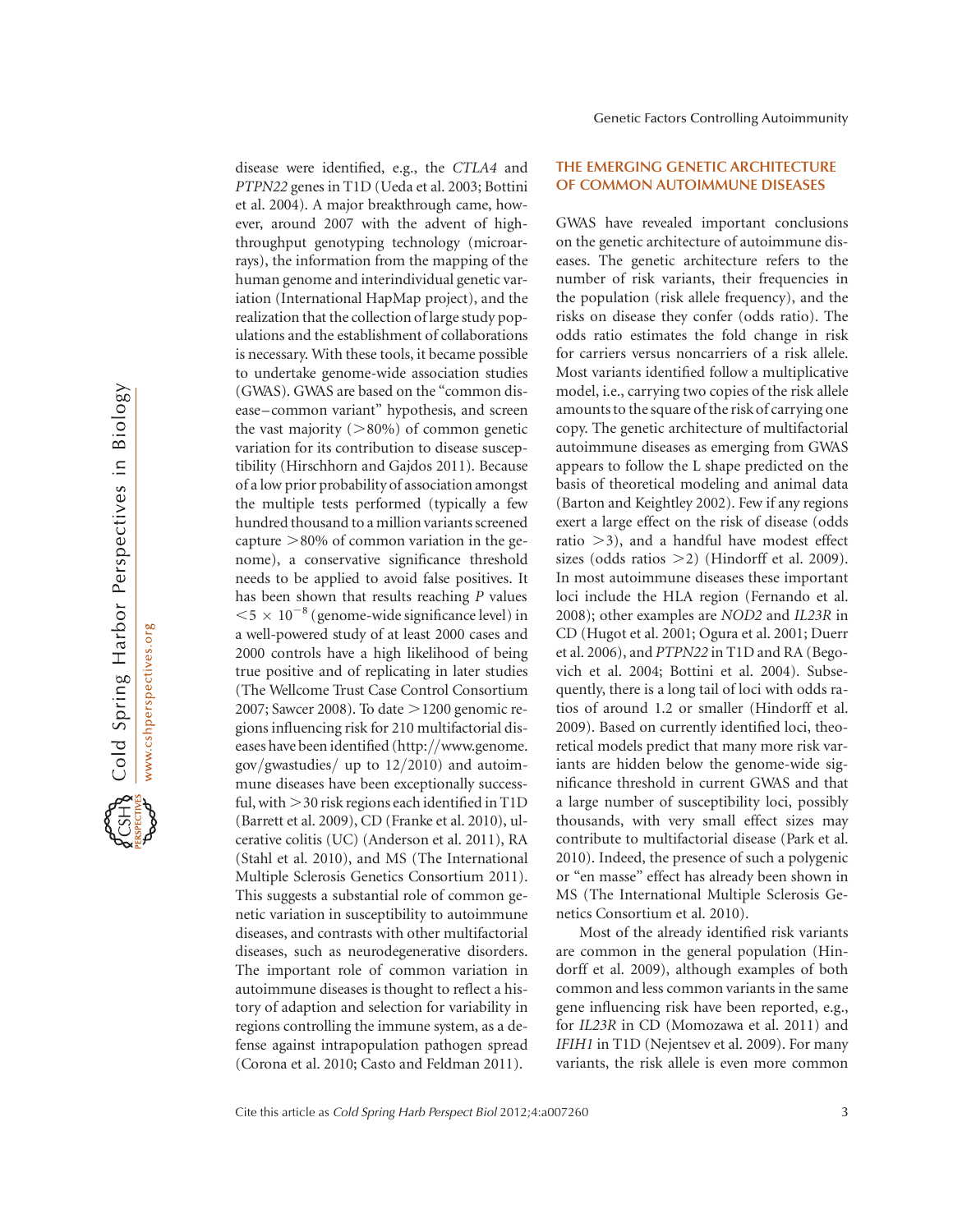than the other, protective, allele. This appears counterintuitive at first instance but underlines once again the multifactorial nature of most autoimmune diseases. Immune and infectious agents have been recognized as amongst the strongest selection pressures in human evolution and several autoimmune-associated genes show signs of positive selection, favoring either the protective or risk allele, depending on the case (Hindorff et al. 2009; Corona et al. 2010; Casto and Feldman 2011). Whereas Mendelian disease mutations are controlled by negative selection, risk variants in complex diseases may at least in part be tied to evolutionary adaptations (Blekhman et al. 2008). Pleiotropic effects of these variants may contribute to adaptation and selection, or environmental changes in modern societies may expose the disease risk associated with the variants (Manolio et al. 2009). As an example, whereas the majority of the individuals carry the T1D risk alleles at IFIH1, the rare

protective alleles are functionally deleterious and may reduce the ability to mediate an immune response against enterovirus infection (Nejentsev et al. 2009).

Under a polygenic model with many variants independently contributing to disease, the logarithm of the risk is normally distributed in the population (Fig. 1) (Pharoah et al. 2002; Clayton 2009; Sawcer et al. 2010). The genetic risk or burden can be thought of as the number of risk alleles weighted by their effect on disease risk. Most individuals carry a mix of protective and risk alleles and will have an average genetic burden. However, a small subset of individuals differs substantially in genetic risk, e.g., individuals in the 99th percentile versus the first percentile. The distributions of the logarithm of the risk in the general population and in individuals who will effectively go on to develop the disease have the same shape with the average genetic burden being higher in patients than



Figure 1.Genetic risk distribution in cases and controls. (A) The effectiveness of a hypothetical "diagnostic chip" measuring all genetic variants (including currently unknown variants) can be assessed by considering the distribution of genetic risk at birth among the general population (blue) and affected individuals (red) under a multiplicative model with many risk variants involved (Pharoah et al. 2002; Clayton 2009; Sawcer et al. 2010). The probability distribution of risk is calculated for a population with a prevalence (=mean risk in the general population) of 1/1000 and a  $\lambda_s$  of 10. The variance in risk observed (=2<sup>\*</sup> ln  $\lambda_s$ ) is the same for the general population and for individuals who go on to develop the disease. The distribution in cases is, however, shifted toward a higher risk, with a magnitude equal to the variance. (B) The number of false-negative and false-positive diagnostic calls is dictated by the absolute number of healthy (blue) and affected (red) individuals at any given level of risk. Under this scenario a diagnostic chip with a false-negative rate of 50% (i.e., capable of detecting 50% of affected patients) would have only a 3% true-positive rate, as it would produce a positive result for all individuals in the highest 1.6% risk bracket, of which 97% would still come from the healthy population (false positives).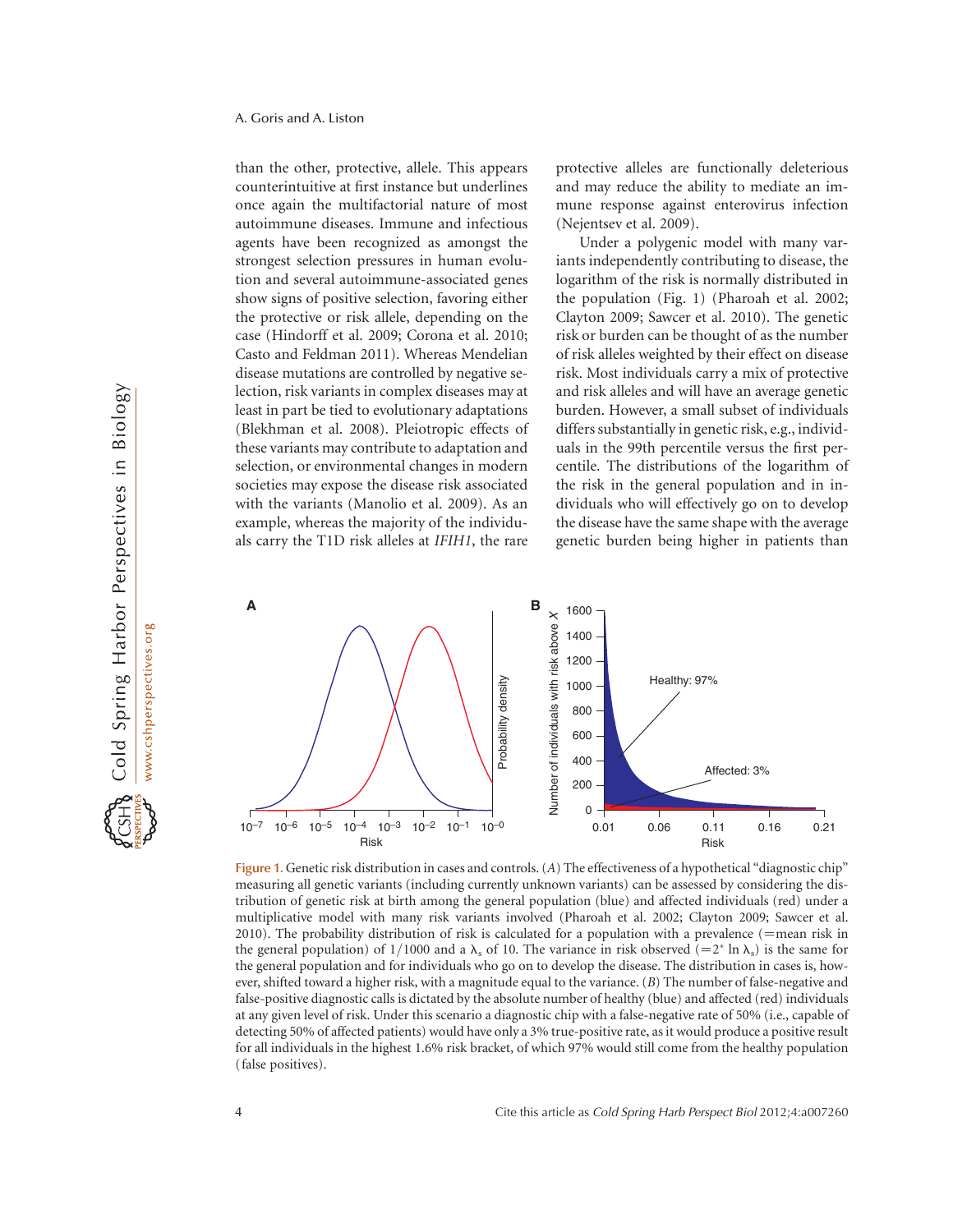in the general population. However, the distributions overlap to an extent that is dependent on the heritability of the disease (Sawcer et al. 2010). For a typical autoimmune disease with a sibling recurrence risk  $(\lambda_s)$  of 10, approximately two-thirds of the patients have a genetic risk that is higher than the 95th percentile of the genetic risk in healthy controls (Sawcer et al. 2010). Families with multiple affected relatives appear to share common risk alleles with sporadic patients, but may have a higher genetic load (D'Netto et al. 2009; Gourraud et al. 2011).

A consequence of the polygenic model for complex diseases is that patients are inevitably highly heterogeneous in terms of the particular set of risk alleles they carry (Janssens and van Duijn 2008; Sawcer et al. 2010). It has been suggested that this may translate in different genetically determined disease mechanisms in subgroups of patients (heterogeneity) or a common disease mechanism that is complemented by additional pathways that are more or less predominant in different subgroups (complexity). This concept of heterogeneity or complexity is an important emerging question. A first example of such complexity is found in RA, where the strong association with the HLA-DRB1 risk alleles sharing a specific epitope at positions 70 –74 (shared epitope alleles) is specific to the subset of patients producing antibodies to citrullinated peptide antigens (ACPAs) (van der Helm-van Mil et al. 2007; Padyukov et al. 2011). The two forms of the disease are clinically indistinguishable at onset but ACPA positivity is the factor most predictive of future prognosis (van der Helm-van Mil et al. 2007).

In summary, in contrast to rare Mendelian mutations causing childhood-onset autoimmune diseases, the genetic architecture of multifactorial autoimmune diseases is highly complex. Susceptibility rather than causality results from the combined effects of many variants, most of them common in the general population, that each exert a small effect on risk. Many different combinations of risk alleles are able to independently generate a high level of disease risk, without individual loci being necessary or sufficient for the development of disease.

Genetic Factors Controlling Autoimmunity

## FROM GENETICS TO IMMUNOLOGY

Despite the enormous diversity of genetic variants contributing to susceptibility from individual to individual with the same autoimmune disease, a high degree of similarity is observed between autoimmune diseases in the pool of genetic variants associated with disease. These genetic associations can be dissected into three biologically distinct classes. First, for most autoimmune diseases, the strongest genetic associations are with the HLA locus. Although some HLA haplotype linkages are shared between autoimmune diseases, most HLA associations seem to be specific for a disease (Trowsdale 2011). Second, many of the strong loci that have been associated with one autoimmune disease are also found to be involved in multiple other autoimmune diseases (Makaroff et al. 2008). Typically, the allele of these shared variants that causes risk in one autoimmune disease also causes risk in other autoimmune diseases, indicating that the alleles participate in a shared immunological process common to the development of multiple, clinically distinct, autoimmune diseases (Makaroff et al. 2008). There is a degree of complexity, however, in which precise mechanisms may differ between subgroups of autoimmune diseases. For example, variants in the PTPN22 gene have been associated, with various degrees of risk, with T1D (Smyth et al. 2004), autoimmune thyroid disease (AITD) (Smyth et al. 2004), and RA (The Wellcome Trust Case Control Consortium 2007), among other diseases but are protective against CD (Barrett et al. 2009). Third, a smaller number of associations are observed that are specific to a single autoimmune disease, with no measured impact on other autoimmune diseases, suggesting that they drive a target organspecific pathway toward disease. These three classes will be discussed in turn.

# HLA Associations in Autoimmune Disease

Most, if not all, autoimmune conditions appear associated with the HLA region, if sufficiently large study populations are investigated, and this region is the strongest genetic component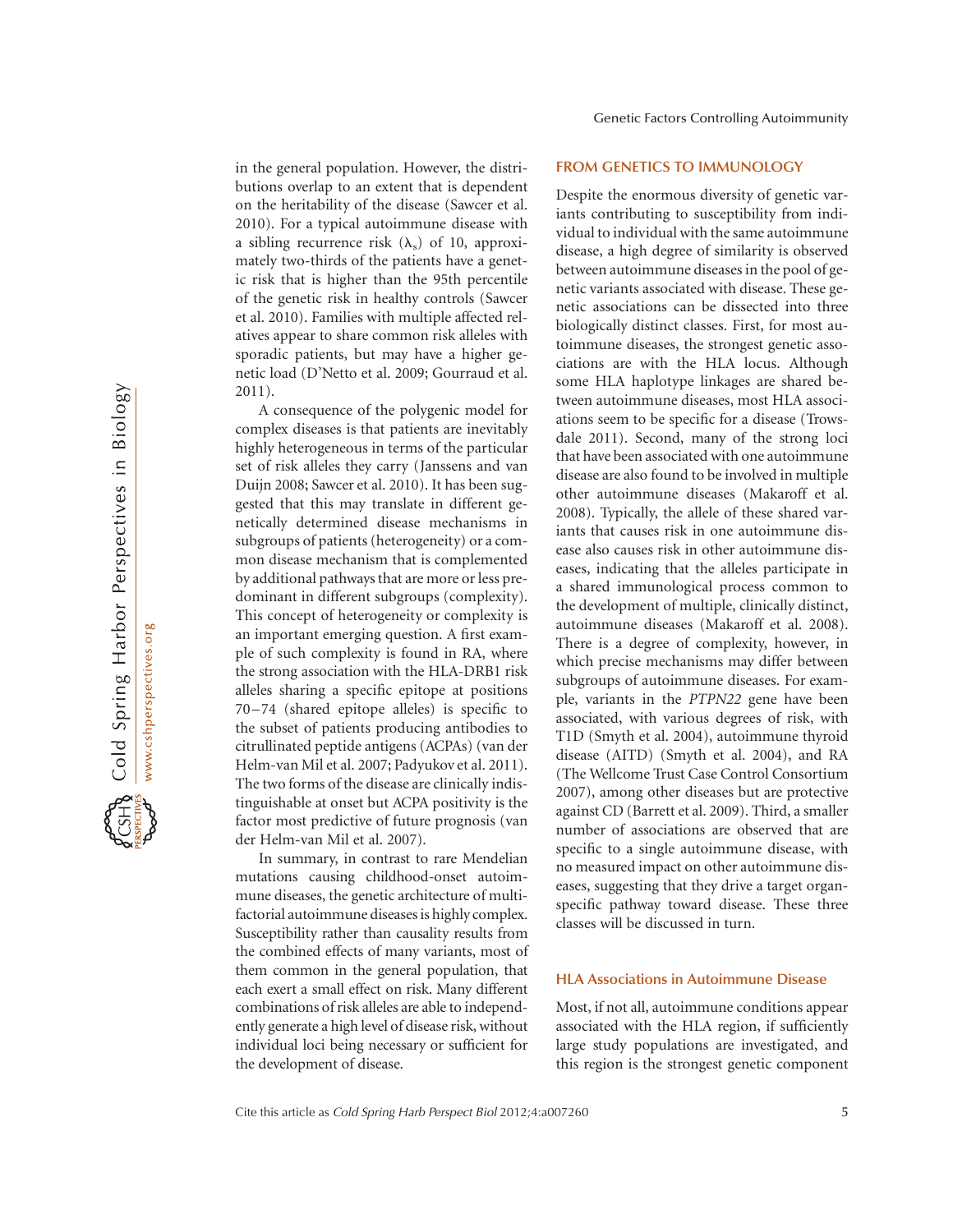in most of these diseases. The HLA region spans approximately 4 Mb, and is the most genedense region in the human genome, containing around 250 genes of which 40% are predicted to exert a function in the immune system (The MHC Sequencing Consortium 1999). The region is characterized by an exceptionally high degree of polymorphism, with  $>1000$  alleles known for HLA-A and -B, for example, and the most extensive degree of linkage disequilibrium within the genome. These features have hampered fine mapping of the functional variants in this region, even decades after the first reports of association. The classic HLA class I (HLA-A, -B, and -C) and class II (HLA-DP, -DQ, and -DR) gene clusters involved in antigen processing and presentation are best characterized and show the strongest association.

Unlike many other autoimmune risk variants (see below), most HLA variants have associations with specific autoimmune diseases, with different variants providing susceptibility to different diseases (Trowsdale 2011). For example, the HLA-DR2 haplotype is protective against T1D, yet predisposes toward MS and SLE (Brand et al. 2005). The unique amino acid sequences of HLA class I and class II alleles determine to a large extent the ability to respond to an antigen, whether foreign or self, and the nature of that response. It is thought that this binding of specific peptides or peptide modifications provides an explanation for their contribution to autoimmune disease. Alterations in binding efficiency may change autoimmune risk in several different manners. By increasing the binding efficiency of otherwise sequestered peptide, HLA risk variants may allow the presentation of potentially immunogenic peptides. Alternatively, by reducing the binding efficiency of particular peptides, HLA risk variants may allow autoreactive T-cell clones to escape tolerance mechanisms. A likely example of the first is the T1D risk allele of HLA-DQ8, which has enhanced binding of insulin peptides, resulting in peripheral activation of autoreactive T cells (Faas and Trucco 1994; Wen et al. 2002). An example of the latter is the MS risk allele of HLA-DR2, which shows poor binding of myelin basic protein, likely causing a failure in thymic tolerance mechanisms and activation of weakly binding autoreactive T cells in the periphery (Li et al. 2005; Maynard et al. 2005). Although HLA has the strongest linkage to particular autoimmune diseases, it is likely that most of the general autoimmune genetic susceptibility component is mediated by non-HLA risk alleles (see below), with HLA risk variants altering the target of autoimmunity. This phenomenon is observed in the nonobese diabetic mouse model, where the replacement of the T1D MHC risk variant,  $H2^{g7}$ , with  $H2^{h4}$  reroutes the autoimmune response from the pancreas to the thyroid (Braley-Mullen et al. 1999).

#### Common Autoimmune Risk Variants

Many of the gene variants associated with risk in one autoimmune disease have been shown to also have an associationwith the development of additional autoimmune diseases. This shared association, and the observation that multiple autoimmune diseases track in the same patients and same families, has led to the model of a cluster of gene variants that decrease immunological tolerance. A large number of genes fall into the category of general autoimmune risk variants, however, it is likely that only a few key immunological pathways are affected.

One immunological phenomenon that is commonly associated with autoimmunity is that of partial T-cell immunodeficiency (Liston et al. 2008). Many of the rare Mendelian autoimmune diseases have a dual association of partial T-cell immunodeficiency and autoimmunity or immune dysregulation, of which Omenn syndrome can be considered a classical example. Partial loss-of-function mutations in RAG1, RAG2, DCLRE1C, IL7RA, and RMRP all produce lymphopenia and result in excessive T-cell activation (Liston et al. 2008). Although these are all examples of single gene variants being sufficient to produce Mendelian autoimmunity, milder gene variants are likely to produce a partial T-cell immunodeficiency, which, in combination with additional genetic insults, may predispose to autoimmunity. The best example of this phenomenon is the association of IL7RA polymorphisms with several common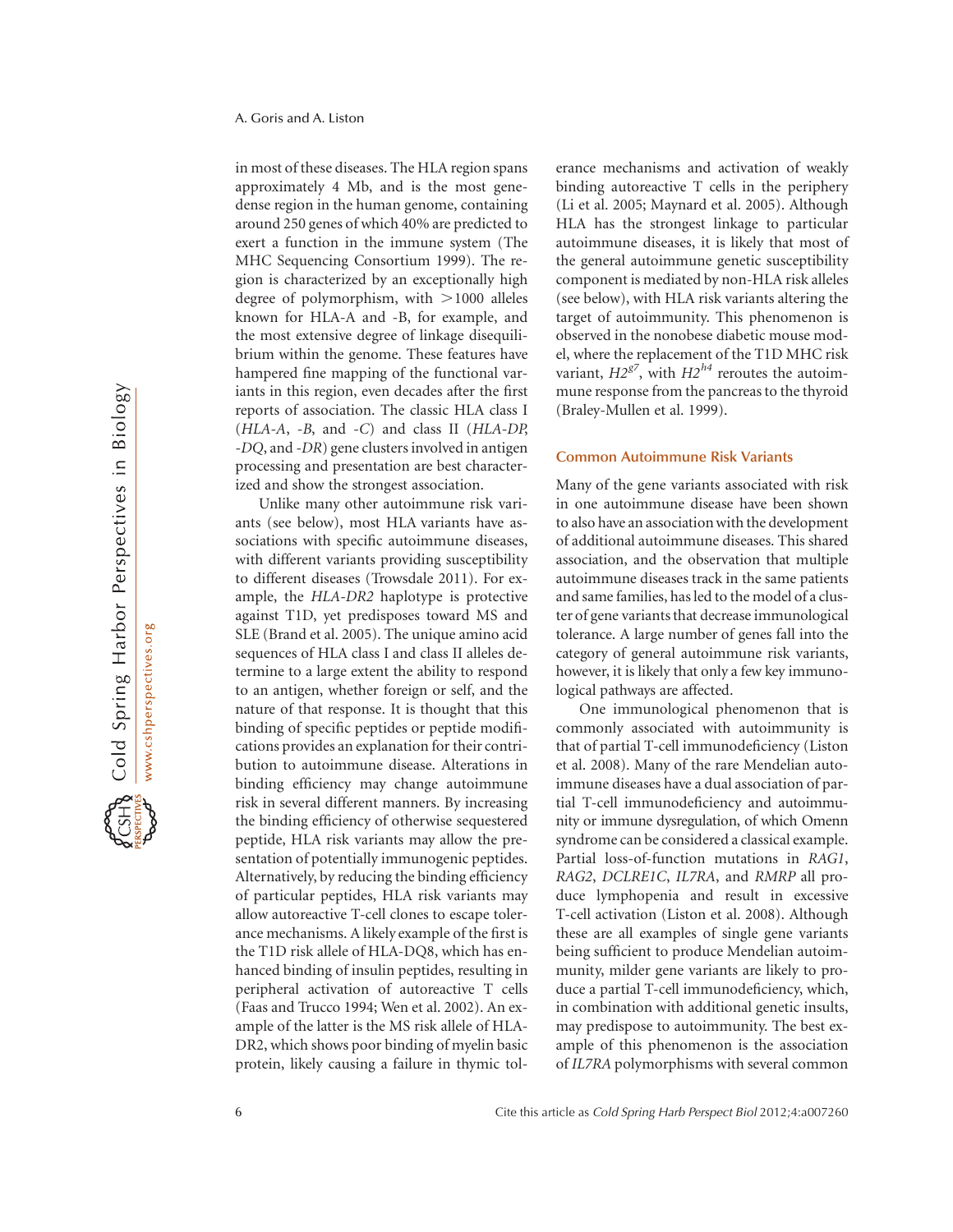autoimmune diseases, including MS and T1D (Gregory et al. 2007; Todd et al. 2007). The variants that result in Omenn syndrome show severe loss of function, whereas the variant associated with common autoimmune disease alters splicing efficiency, creating a soluble competitive antagonist form of the receptor (Gregory et al. 2007). This reduction in available IL-7 in turn reduces thymic output of T cells (Broux et al. 2010), replicating on a less severe form the immunological defect present in Omenn syndrome. Similarly, the gain-of-function PTPN22 allele associated with multiple autoimmune diseases results in a reduction in T-cell receptor (TCR) signaling (Smerdel et al. 2004; Vang et al. 2005), and may therefore also contribute to partial immunodeficiency.

Another Mendelian autoimmune disease, IPEX, shows a separate mechanism by which risk variants may increase susceptibility to autoimmunity. IPEX is caused by mutants in FOXP3 (Bennett et al. 2001; Wildin et al. 2001), which in turn eliminate the production of regulatory T cells (Fontenot et al. 2003; Hori et al. 2003; Khattri et al. 2003). The absence of regulatory T cells results in autoreactive T cells undergoing uncontrolled activation, driving multiorgan autoimmunity (Kim et al. 2007). Again, this Mendelian disease finds parallels in common autoimmunity. IL-2 is important for the survival of regulatory T cells (Sadlack et al. 1993; Kramer et al. 1995; Suzuki et al. 1995, 1999; Willerford et al. 1995; Almeida et al. 2002), and variants in IL2RA are associated with T1D and MS. It has been shown that the T1D risk variant of IL2RA decreases receptor expression, which may result in defective regulatory T-cell biology (Dendrou et al. 2009). At the functional level, CTLA4 is a key mechanism by which regulatory T cells suppress disease (Wing et al. 2008), so it is notable that a splice variant of CTLA4 associated with autoimmune diseases has reduced production of a tolerogenic soluble isoform (Ueda et al. 2003).

A third cluster of risk variants is observed in cytokine and cytokine signaling genes, including STAT4, TNFA, IL12B, IL23R, and IL10 (Makaroff et al. 2008). Because many autoimmune diseases are strongly associated with a particular

effector T-cell lineage (e.g., Th1, Th2, or Th17), it is likely that these variants alter the ease with which naïve T cells enter a pathogenic lineage. For example, IBD and psoriasis are both associated with Th17 infiltrate and both show associations with a disease risk allele in IL23R. As IL-23 is critical for the differentiation of Th17 cells (McGeachy et al. 2007), it is likely that this risk variant increases the generation of Th17 cells, and hence the development of IBD and psoriasis. In addition to the three pathways discussed above, there are multiple other cases where the known biology of associated risk variants suggests a common function in impeding tolerance. However, the examples of immunodeficiency, regulatory T cells, and effector Tcell differentiation are sufficient to show the general rule.

## Disease-Specific Risk Variants

In addition to HLA and the shared autoimmune variants, additional risk variants are associated with single autoimmune diseases. Unlike the shared autoimmune variants, which are largely in genes expressed within leukocytes, the disease-specific risk variants are often expressed by the target organ. Thus, for example, polymorphisms in INS are associated with T1D, ATG16L1 variants with IBD, and KAZALD1 variants with RA. There are two main biological mechanisms by which these variants may drive disease, and often it is not clear for a given variant which mechanism is active (Makaroff et al. 2008).

The first mechanism is that of a target antigen gene variant which results in poorer tolerance induction. Studies of the rare Mendelian autoimmune disease APS-1 have shown that thymic expression of target organ antigens is essential to prevent autoimmunity (Liston et al. 2003; Liston et al. 2004a; DeVoss et al. 2006). In the case of APS-1, mutations in the gene AIRE destroy entire networks of thymic antigen expression, driving disease against multiple targets (The Finnish-German APECED Consortium 1997; Nagamine et al. 1997). More pertinent to the common autoimmune diseases is when expression of single targets is reduced in the thymus. The best example of this phenomenon is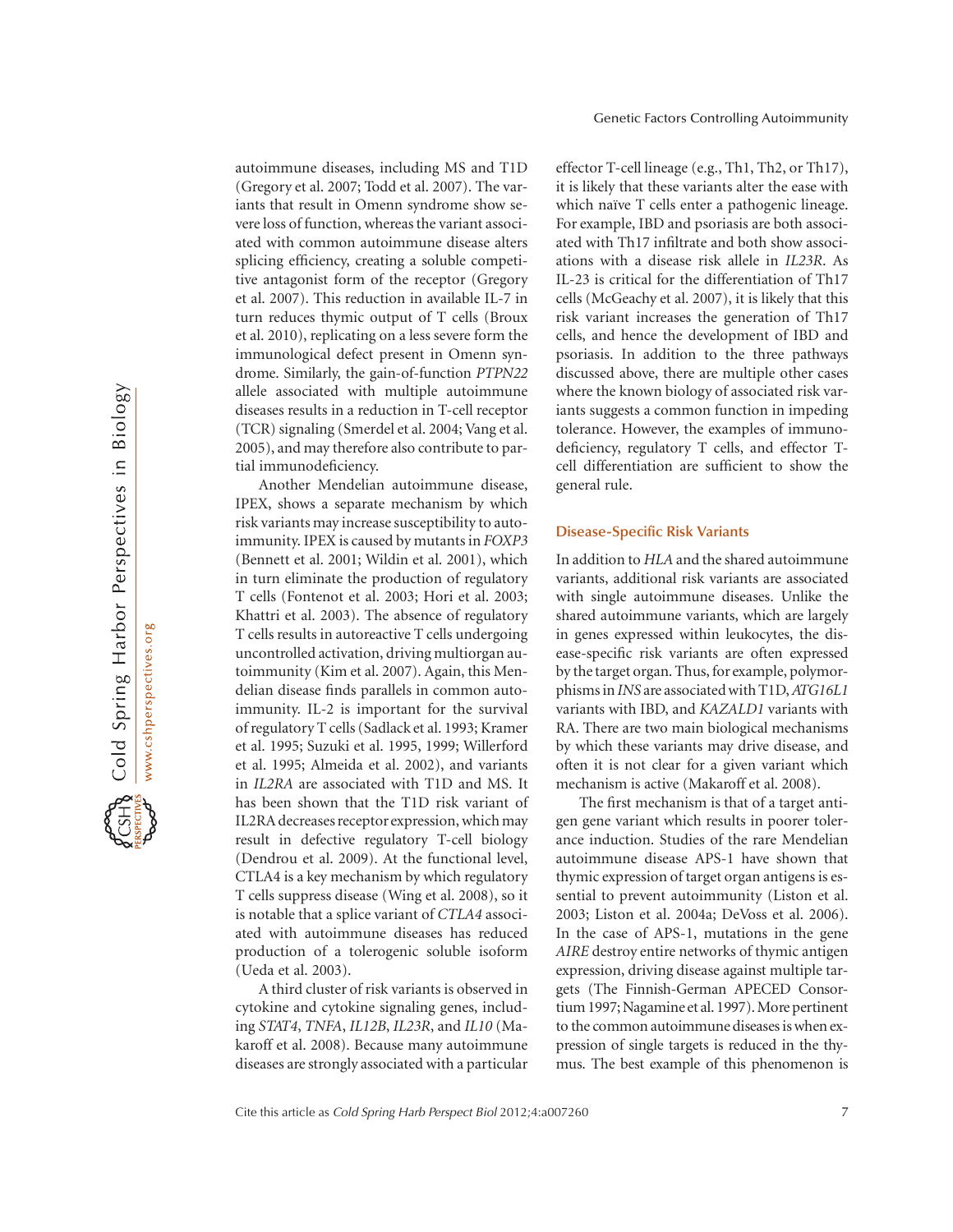the T1D INS risk variant, which has a two- to threefold decrease in thymic expression of insulin (Vafiadis et al. 1997; Taubert et al. 2007).

The second mechanism by which diseasespecific variants can drive autoimmunity is through the modification of the target organ. For example, ATG16L1 is involved in the barrier function of the gut, and so the association of variants with IBD risk may represent a failure to prevent inflammatory bacterial infections (Rioux et al. 2007). In a similar vein, KAZALD1 is involved in joint regeneration, so the observed association of variants with RA risk (The Wellcome Trust Case Control Consortium 2007) may represent reduced ability of the joints to heal after autoimmune attack. Until further biological analysis of the mechanism of diseasespecific variants is completed, explanations of the pathway to risk will largely remain "Just So" stories, with plausible models that invoke differentiation tolerance induction or differences in target organ function.

## FROM IMMUNOLOGY TO GENETICS

Just as genetic data have been used to further understand the biology of autoimmunity, immunological data can be used to further understand the genetics of autoimmunity. Although most GWAS have used clinical presentation as the phenotype, it is becoming increasingly recognized that GWAS can equally use intermediate biological phenotypes as the mapping subject, such as immunological parameters. These "endophenotypes" are quantitative measures that have a biologically plausible mechanism leading to disease. Endophenotypes are thought to be more closely related to gene function than clinical end point phenotypes. As subtraits, endophenotypes are expected to have a simpler genetic architecture than the final clinical manifestation, with fewer influencing variants each of larger effect, making them easier to dissect (Weidinger et al. 2010). Pilot studies in mice suggest that this is indeed the case (Liston et al. 2004b). Furthermore, endophenotypes can be measured within the healthy population, providing more scope for understanding the genetics of the less common autoimmune diseases and eliminating the confounding secondary effects of autoimmune disease on biological processes. GWAS of immunological traits underlying asthma, i.e., IgE production and eosinophil numbers, have been successful in identifying association with single-nucleotide polymorphisms (SNPs) involved in asthma risk, providing critical immunological information of the mechanism of these SNPs (Weidinger et al. 2008; Gudbjartsson et al. 2009). Similar studies of immunological parameters associated with autoimmune diseases are under way, and not only have the potential to providemechanisticinformation on already known SNPs, but also the capacity to identify new SNPs with greater power.

## MISSING OR HIDDEN HERITABILITY?

Despite enormous progress over recent years, only a fraction of the variance in risk between individuals that has been estimated from epidemiological studies can be explained by known genetic risk factors. Typically, several tens of variants explain at most 25% of the variance (Park et al. 2010). The remainder is described as the "missing heritability" and represents a current challenge in complex genetics (Manolio et al. 2009). Several explanations can be offered. First, additional genetic risk factors may remain to be discovered, having been hidden from previous studies by technical constraints. Alternatively, the known genetic component may account for far more of the variance in susceptibility than currently recognized.

Several different sources can be postulated to make up the hidden genetic risk:

1. The identification of weak effect common variants is limited by study design. Although the variants with the strongest effect on disease susceptibility have been identified, larger studies may identify more variants with a more modest effect (Park et al. 2010; Yang et al. 2010). The effect of these variants can be predicted even without identification, but is unlikely to increase the proportion of variance explained above 50% (Park et al. 2010; The International Multiple Sclerosis Genetics Consortium et al. 2010; Yang et al. 2010).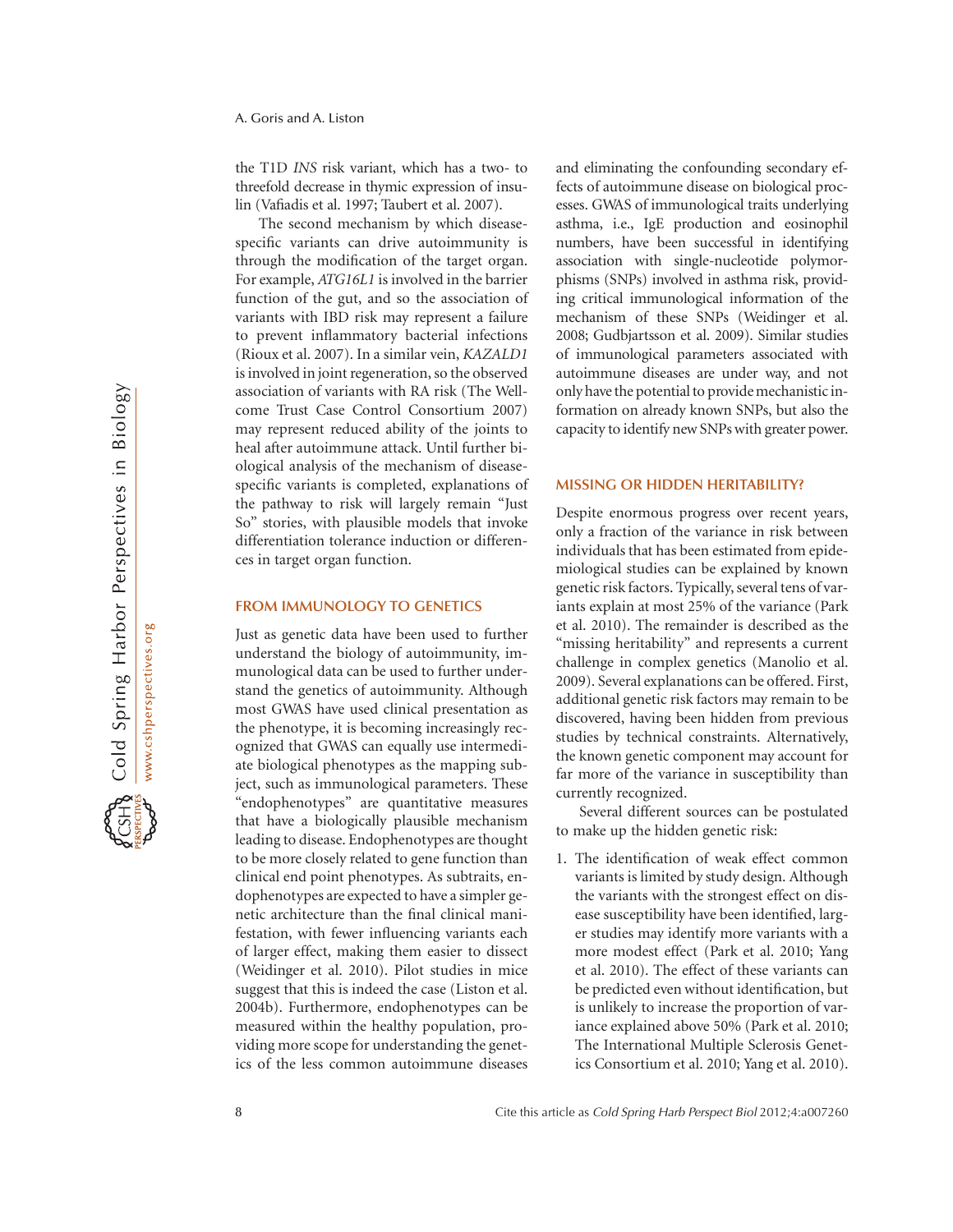- 2. The effect of less common  $(1\% 5\%)$  and rare  $(<1%)$  variants is yet to be fully calculated. If "common" diseases actually constitute a heterogeneous set of clinically similar diseases, multiple distinct rare variants may be having a large effect on susceptibility, while simultaneously evading detection by linkage and GWAS approaches (Smith and Lusis 2002). For example, rare mutations in the exonuclease gene TREX1 are found in 0.5% of SLE patients (Namjou et al. 2011), and mutations leading to defective expression of the sialic acid acetylesterase (SIAE) are found in 2.4% of patients with autoimmune disease (Surolia et al. 2010). However, the linkage studies in affected sibling pairs provide upper estimates for the effect size that can be expected from a yet unknown rare variant (Sawcer 2008; Forabosco et al. 2009). A rare variant with a frequency of 0.2% and an odds ratio of 20 would result in  $>60\%$  allele sharing in siblings and should have been detected in linkage studies using a few hundred affected sib pairs (Risch and Merikangas 1996). Simulation studies suggest that there are fewer rare variants with large effect sizes (odds ratios  $>3$ ) in autoimmune diseases than in other multifactorial disorders (Nejentsev et al. 2009; Momozawa et al. 2011). However, rare variants with weak to moderate effects may have a substantial cumulative effect and are unlikely to be detected using any association approach.
- 3. The contribution of other types of human genetic variation than sequence variation is yet to be thoroughly investigated. Variation such as copy number variation (CNV), inversions, and complex rearrangements could have an impact on disease susceptibility that has not been picked up in association studies that focus on SNPs. Early data suggest that the net contribution of CNV will be less than that observed with SNPs (TheWellcome Trust Case Control Consortium 2010). The effect of other non-SNP genetic variation will be harder to assess, especially inherited epigenetic variation, which could conceiv-

ably have a large impact on disease susceptibility (Meda et al. 2011).

Alternatively, there are multiple explanations by which the effect of known genetic variation on susceptibility may be systematically underestimated:

- 1. Measures of familial clustering such as the sibling recurrence risk  $(\lambda_s)$  used for estimation of the total variance tend to be biased upward by an overestimated lifetime risk in siblings in the numerator and an underestimated lifetime risk in the general population in the denominator (Guo 1998; Sawcer et al. 2010).
- 2. Gene–gene or gene–environment interactions may contribute to part of the missing heritability. The observation of monozygotic concordance rates of less than 100% (typically 25%–50% [Cooper et al. 1999]) shows the influence of either environmental or stochastic events (such as TCR rearrangement) in determining disease development. As environmental variation between dizygotic twins is lower than environmental variation of the population at large, the genetic contribution of risk loci influenced by environmental effects may be reduced in GWAS studies, compared to the total genetic risk calculated from twin concordance rates. Known examples of gene– gene interaction include the risk alleles at HLA-C and ERAP1 in psoriasis (Strange et al. 2010), whereas gene–environment interactions have been observed in RA (Mahdi et al. 2009). Many additional gene–environment interactions are predicted, with variants in key infection-sensing genes, such as NOD2 (Franke et al. 2010), IFIH1 (Smyth et al. 2006; Nejentsev et al. 2009), and FUT2 (McGovern et al. 2010), being associated with autoimmunity.
- 3. Limitations inherent in current GWAS may underreport the association effect. For example, the SNPs found to be associated with disease may not be the functional SNPs, and thus the effect will be diluted by imperfect correlation (Yang et al. 2010). Similarly, the most associated SNP may not capture the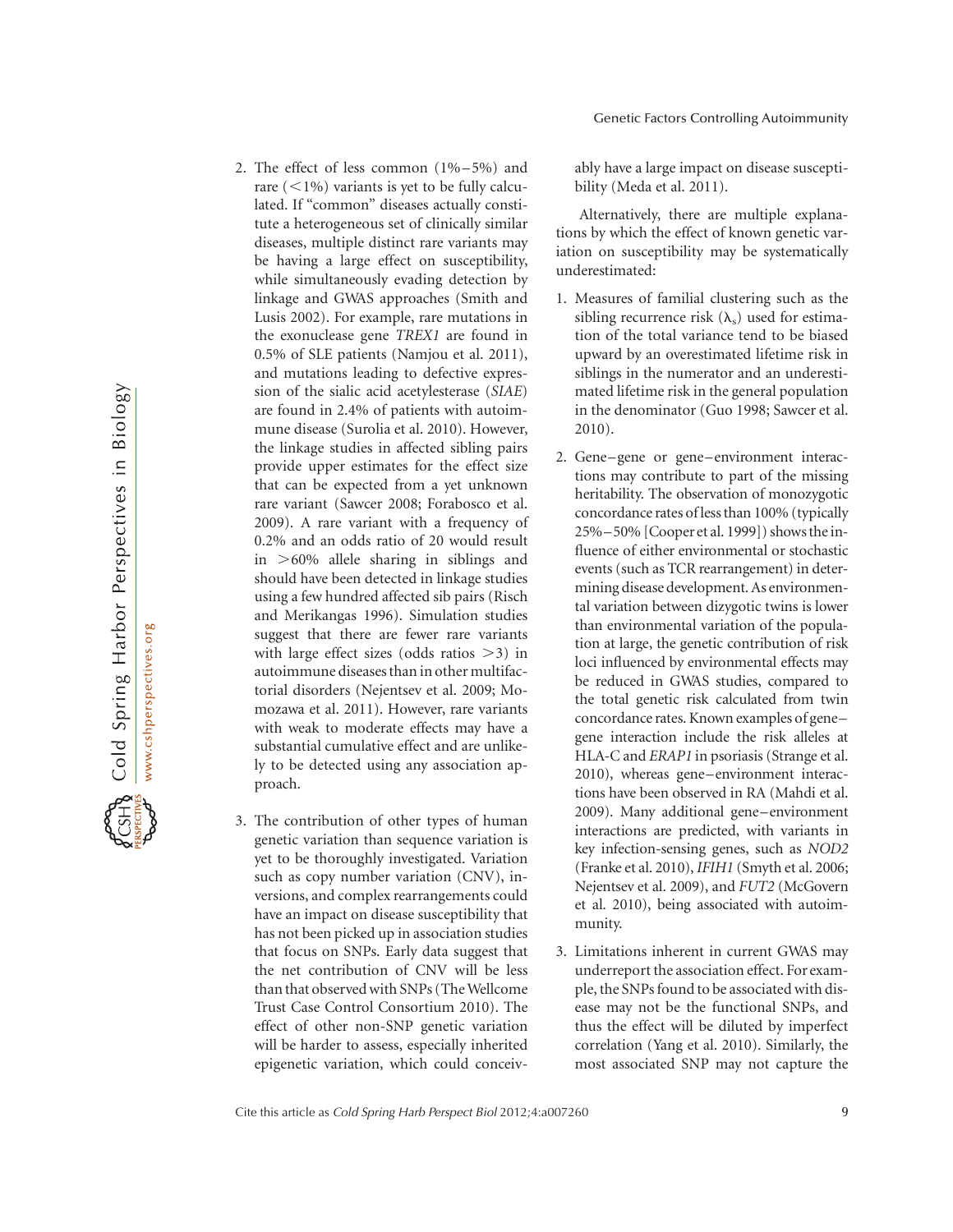entire contribution from a locus if there are several risk alleles clustered, as observed frequently in both mice (Fraser et al. 2010) and humans (Ioannidis et al. 2009; Zhernakova et al. 2009). In particular, risk variants at the same locus that are in negative linkage disequilibrium with each other may mask each other's effect, again as observed in mice (McDuffie 2000). Extensive fine-mapping studies investigating regions of association, such as those using a custom genotyping array covering autoimmune-associated genes developed by the Immunochip consortium of autoimmune disease research groups (Cortes and Brown 2011), are ongoing and will elucidate more precisely the contribution of associated loci.

## CONCLUDING REMARKS

Enormous advances have been made in dissecting the genetics of autoimmunity over the past decade, both in identifying genetic risk factors and in understanding the cellular basis for their effect. The ultimate aim of these studies was, of course, to mitigate disease in the clinic. There are three main ways in which our increased understanding of the genetics of autoimmunity has potential for translation—through the identification of drug targets, through genetic identification of at-risk individuals, and through personalized medicine.

With a shown impact on disease development, genes identified to contain disease-associated variation constitute high-quality candidates for therapeutic drug design. Examples of drug design following genetic association are highly limited, however, the reverse shows that the principle of associated genes being high-quality candidates is valid. Several examples of the latter exist, such as the identification of two genes that are targets for current treatments in recent genomewide association screens for MS (The International Multiple Sclerosis Genetics Consortium 2007; The International Multiple Sclerosis Genetics Consortium and The Wellcome Trust Case Control Consortium 2 2011). With genetic data maturing, the forward drug-design strategy is anticipated to be productive in the near future.

The prospect of translating genetic knowledge into diagnostic identification of at-risk individuals is less rosy. The large component of "missing" genetic risk obviously limits diagnostic accuracy (Kraft et al. 2009). However, even if all genetic risk variants were known the potential for diagnostics is limited. A hypothetical "diagnostic chip" containing all genetic risk factors may give a reasonable sensitivity (proportion of people who are correctly classified as high risk among those individuals who actually develop the disease) and specificity (proportion of people who are correctly classified as low risk amongst people who do not develop the disease) (Clayton 2009). However, positive and negative predictive values (proportion of people classified as high risk who develop the disease and the proportion of people classified as low risk who do not develop the disease) are limited by the low prevalence of most autoimmune diseases, such that even the hypothetical perfect chip would have low diagnostic value (see Fig. 1) (Kraft and Hunter 2009; Sawcer et al. 2010). These predictive values are not expected to be much better than those based on traditional risk factors, such as a family history of the disease (De Jager et al. 2009; Sawcer et al. 2010), except within specific cohorts (Ziegler and Nepom 2010). The value of a diagnostic chip may be increased if gene –environment interactions are understood and both genetic and environmental data was available for individual risk assessment, which is one possible avenue to broad diagnostic utility.

Last, our understanding of the genetics of autoimmunity may translate to personalized medicine, i.e., providing each patient with the right treatment at the right time. Studies correlating genetic factors with treatment response or side effects are in their childhood as yet, and the collection of large study populations and detailed clinical follow-up is a challenge. One of the first examples suggests that genetically determined increased expression levels of interleukin-21 contribute to the development of secondary autoimmune diseases, an important side effect on treatment of MS patients with alemtuzumab (Jones et al. 2009). If further correlations like this are elucidated, the genetic profile of individual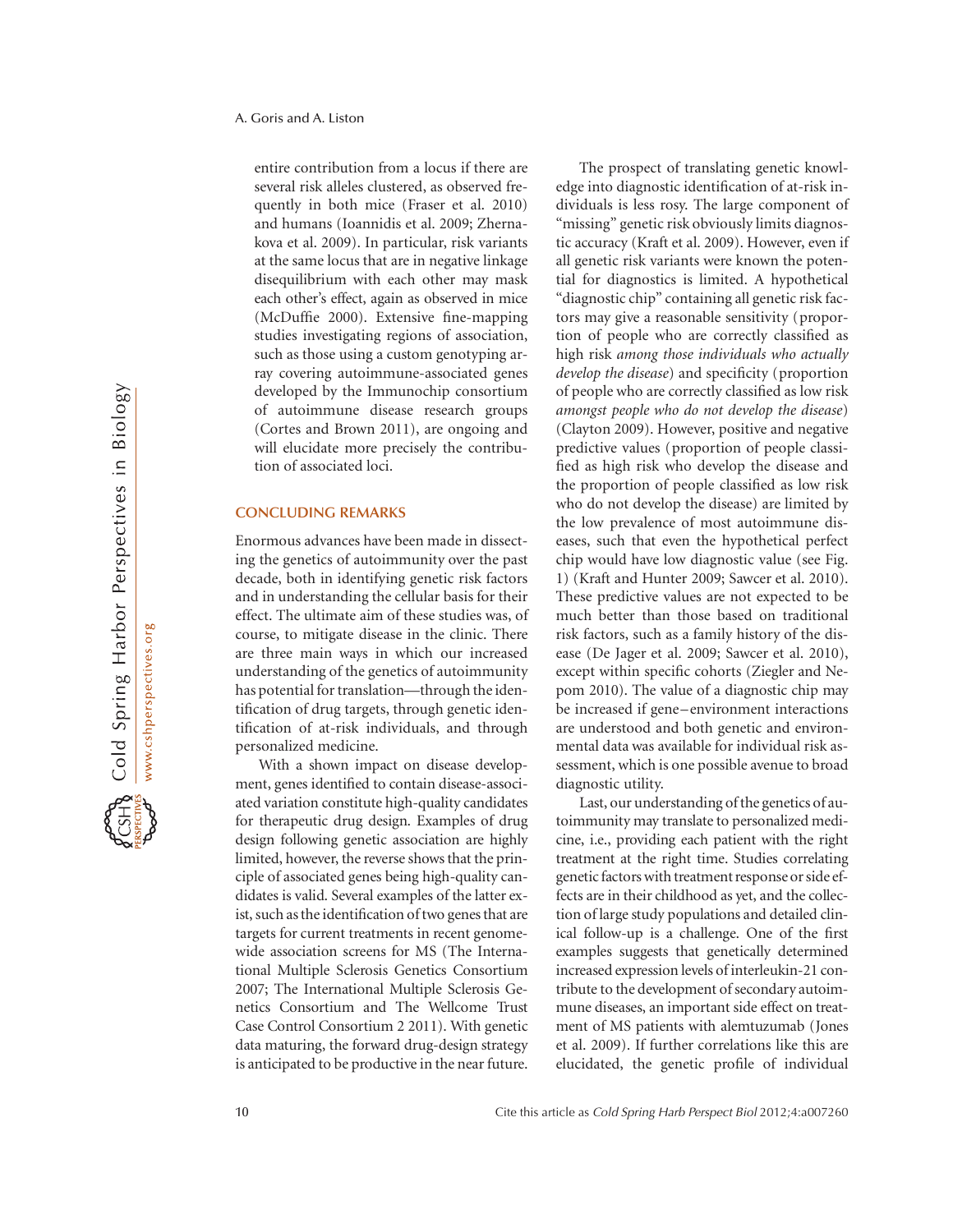www.cshperspectives.org

autoimmune patients may be used to recommend or contraindicate particular treatment regimes.

#### ACKNOWLEDGMENTS

A.G. is supported by the Belgian Neurological Society, the Belgian Charcot Foundation, Wetenschappelijk Onderzoek Multiple Sclerose (WOMS)—Vlaanderen, and Onderzoeksfonds K.U. Leuven/Research Fund K.U. Leuven (OT/ 11/087). A.L. is supported by the Juvenile Diabetes Research Foundation, European Research Council, FWO, and VIB.

#### REFERENCES

- Almeida AR, Legrand N, Papiernik M, Freitas AA. 2002. Homeostasis of peripheral CD4<sup>+</sup> T cells: IL-2R  $\alpha$  and IL-2 shape a population of regulatory cells that controls CD4<sup>+</sup> T cell numbers. *J Immunol* **169:** 4850-4860.
- Anderson CA, Boucher G, Lees CW, Franke A, D'Amato M, Taylor KD, Lee JC, Goyette P, Imielinski M, Latiano A, et al. 2011. Meta-analysis identifies 29 additional ulcerative colitis risk loci, increasing the number of confirmed associations to 47. Nat Genet 43: 246–252.
- Barrett JC, Clayton DG, Concannon P, Akolkar B, Cooper JD, Erlich HA, Julier C, Morahan G, Nerup J, Nierras C, et al. 2009. Genome-wide association study and metaanalysis find that over 40 loci affect risk of type 1 diabetes. Nat Genet 41: 703–707.
- Barton NH, Keightley PD. 2002. Understanding quantitative genetic variation. Nat Rev Genet 3: 11–21.
- Begovich AB, Carlton VE, Honigberg LA, Schrodi SJ, Chokkalingam AP, Alexander HC, Ardlie KG, Huang Q, Smith AM, Spoerke JM, et al. 2004. A missense single-nucleotide polymorphism in a gene encoding a protein tyrosine phosphatase (PTPN22) is associated with rheumatoid arthritis. Am J Hum Genet 75: 330-337.
- Bennett CL, Christie J, Ramsdell F, Brunkow ME, Ferguson PJ, Whitesell L, Kelly TE, Saulsbury FT, Chance PF, Ochs HD. 2001. The immune dysregulation, polyendocrinopathy, enteropathy, X-linked syndrome (IPEX) is caused by mutations of FOXP3. Nat Genet 27: 20–21.
- Blekhman R, Man O, Herrmann L, Boyko AR, Indap A, Kosiol C, Bustamante CD, Teshima KM, Przeworski M. 2008. Natural selection on genes that underlie human disease susceptibility. Curr Biol 18: 883–889.
- Bottini N, Musumeci L, Alonso A, Rahmouni S, Nika K, Rostamkhani M, MacMurray J, Meloni GF, Lucarelli P, Pellecchia M, et al. 2004. A functional variant of lymphoid tyrosine phosphatase is associated with type I diabetes. Nat Genet 36: 337–338.
- Braley-Mullen H, Sharp GC, Medling B, Tang H. 1999. Spontaneous autoimmune thyroiditis in NOD.H-2h4 mice. J Autoimmun 12: 157 –165.
- Brand O, Gough S, Heward J. 2005. HLA, CTLA-4 and PTPN22: The shared genetic master-key to autoimmunity? Expert Rev Mol Med 7: 1 –15.
- Broux B, Hellings N, Venken K, Rummens JL, Hensen K, Van Wijmeersch B, Stinissen P. 2010. Haplotype 4 of the multiple sclerosis-associated interleukin-7 receptor a gene influences the frequency of recent thymic emigrants. Genes Immun 11: 326–333.
- Casto AM, Feldman MW. 2011. Genome-wide association study SNPs in the human genome diversity project populations: Does selection affect unlinked SNPs with shared trait associations? PLoS Genet 7: e1001266.
- Clayton DG. 2009. Prediction and interaction in complex disease genetics: Experience in type 1 diabetes. PLoS Genet 5: e1000540.
- Cooper GS, Miller FW, Pandey JP. 1999. The role of genetic factors in autoimmune disease: Implications for environmental research. Environ Health Perspect 107 (Suppl 5): 693 –700.
- Cooper GS, Bynum ML, Somers EC. 2009. Recent insights in the epidemiology of autoimmune diseases: Improved prevalence estimates and understanding of clustering of diseases. J Autoimmun 33: 197 –207.
- Corona E, Dudley JT, Butte AJ. 2010. Extreme evolutionary disparities seen in positive selection across seven complex diseases. PLoS One 5: e12236.
- Cortes A, Brown MA. 2011. Promise and pitfalls of the Immunochip. Arthritis Res Ther 13: 101.
- De Jager PL, Chibnik LB, Cui J, Reischl J, Lehr S, Simon KC, Aubin C, Bauer D, Heubach JF, Sandbrink R, et al. 2009. Integration of genetic risk factors into a clinical algorithm for multiple sclerosis susceptibility: A weighted genetic risk score. Lancet Neurol 8: 1111–1119.
- Dendrou CA, Plagnol V, Fung E, Yang JH, Downes K, Cooper JD, Nutland S, Coleman G, Himsworth M, Hardy M, et al. 2009. Cell-specific protein phenotypes for the autoimmune locus IL2RA using a genotype-selectable human bioresource. Nat Genet 41: 1011–1015.
- D'Netto MJ, Ward H, Morrison KM, Ramagopalan SV, Dyment DA, DeLuca GC, Handunnetthi L, Sadovnick AD, Ebers GC. 2009. Risk alleles for multiple sclerosis in multiplex families. Neurology 72: 1984–1988.
- De Stefano N, Cocco E, Lai M, Battaglini M, Spissu A, Marchi P, Floris G, Mortilla M, Stromillo ML, Paolillo A, et al. 2006. Imaging brain damage in first-degree relatives of sporadic and familial multiple sclerosis. Ann Neurol 59: 634–639.
- DeVoss J, Hou Y, Johannes K, Lu W, Liou GI, Rinn J, Chang H, Caspi RR, Fong L, Anderson MS. 2006. Spontaneous autoimmunity prevented by thymic expression of a single self-antigen. J Exp Med 203: 2727–2735.
- Duerr RH, Taylor KD, Brant SR, Rioux JD, Silverberg MS, Daly MJ, Steinhart AH, Abraham C, Regueiro M, Griffiths A, et al. 2006. A genome-wide association study identifies IL23R as an inflammatory bowel disease gene. Science 314: 1461–1463.
- Eaton WW, Pedersen MG, Atladottir HO, Gregory PE, Rose NR, Mortensen PB. 2010. The prevalence of 30 ICD-10 autoimmune diseases in Denmark. Immunol Res 47: 228 –231.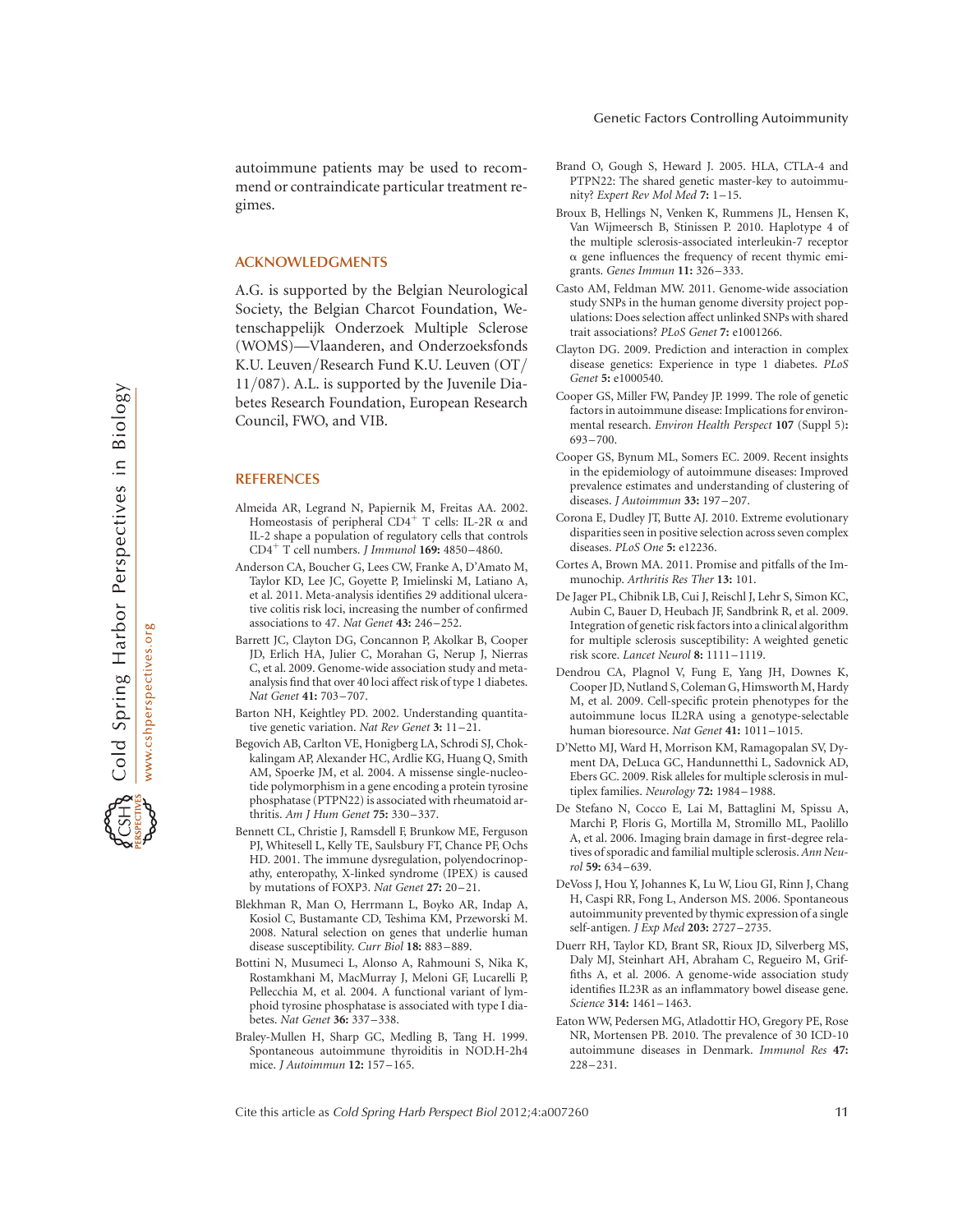#### A. Goris and A. Liston

- Faas S, Trucco M. 1994. The genes influencing the susceptibility to IDDM in humans. J Endocrinol Invest 17: 477–495.
- Fernando MM, Stevens CR, Walsh EC, De Jager PL, Goyette P, Plenge RM, Vyse TJ, Rioux JD. 2008. Defining the role of the MHC in autoimmunity: A review and pooled analysis. PLoS Genet 4: e1000024.
- Fisher GH, Rosenberg FJ, Straus SE, Dale JK, Middleton LA, Lin AY, Strober W, Lenardo MJ, Puck JM. 1995. Dominant interfering Fas gene mutations impair apoptosis in a human autoimmune lymphoproliferative syndrome. Cell 81: 935–946.
- Fontenot JD, Gavin MA, Rudensky AY. 2003. Foxp3 programs the development and function of  $CD4^+CD25^+$ regulatory T cells. Nat Immunol 4: 330-336.
- Forabosco P, Bouzigon E, Ng MY, Hermanowski J, Fisher SA, Criswell LA, Lewis CM. 2009. Meta-analysis of genomewide linkage studies across autoimmune diseases. Eur J Hum Genet 17: 236–243.
- Franke A, McGovern DP, Barrett JC, Wang K, Radford-Smith GL, Ahmad T, Lees CW, Balschun T, Lee J, Roberts R, et al. 2010. Genome-wide meta-analysis increases to 71 the number of confirmed Crohn's disease susceptibility loci. Nat Genet 42: 1118–1125.
- Fraser HI, Dendrou CA, Healy B, Rainbow DB, Howlett S, Smink LJ, Gregory S, Steward CA, Todd JA, Peterson LB, et al. 2010. Nonobese diabetic congenic strain analysis of autoimmune diabetes reveals genetic complexity of the Idd18 locus and identifies Vav3 as a candidate gene. J Immunol 184: 5075–5084.
- Gourraud PA, McElroy JP, Caillier SJ, Johnson BA, Santaniello A, Hauser SL, Oksenberg JR. 2011. Aggregation of multiple sclerosis genetic risk variants in multiple and single case families. Ann Neurol 69: 65–74.
- Gregory SG, Schmidt S, Seth P, Oksenberg JR, Hart J, Prokop A, Caillier SJ, Ban M, Goris A, Barcellos LF, et al. 2007. Interleukin 7 receptor  $\alpha$  chain (IL7R) shows allelic and functional association with multiple sclerosis. Nat Genet 39: 1083–1091.
- Gudbjartsson DF, Bjornsdottir US, Halapi E, Helgadottir A, Sulem P, Jonsdottir GM, Thorleifsson G, Helgadottir H, Steinthorsdottir V, Stefansson H, et al. 2009. Sequence variants affecting eosinophil numbers associate with asthma and myocardial infarction. Nat Genet 41: 342– 347.
- Guo SW. 1998. Inflation of sibling recurrence-risk ratio, due to ascertainment bias and/or overreporting. Am J Hum Genet 63: 252-258.
- Haghighi S, Andersen O, Rosengren L, Bergstrom T, Wahlstrom J, Nilsson S. 2000. Incidence of CSF abnormalities in siblings of multiple sclerosis patients and unrelated controls. J Neurol 247: 616–622.
- Hindorff LA, Sethupathy P, Junkins HA, Ramos EM, Mehta JP, Collins FS, Manolio TA. 2009. Potential etiologic and functional implications of genome-wide association loci for human diseases and traits. Proc Natl Acad Sci 106: 9362–9367.
- Hirschhorn JN, Gajdos ZK. 2011. Genome-wide association studies: Results from the first few years and potential implications for clinical medicine. Annu Rev Med 62: 11–24.
- Hori S, Nomura T, Sakaguchi S. 2003. Control of regulatory T cell development by the transcription factor Foxp3. Science 299: 1057–1061.
- Hugot JP, Chamaillard M, Zouali H, Lesage S, Cezard JP, Belaiche J, Almer S, Tysk C, O'Morain CA, Gassull M, et al. 2001. Association of NOD2 leucine-rich repeat variants with susceptibility to Crohn's disease. Nature 411: 599– 603.
- Ioannidis JP, Thomas G, Daly MJ. 2009. Validating, augmenting and refining genome-wide association signals. Nat Rev Genet 10: 318–329.
- Janssens AC, van Duijn CM. 2008. Genome-based prediction of common diseases: Advances and prospects. Hum Mol Genet 17: R166–R173.
- Jones JL, Phuah CL, Cox AL, Thompson SA, Ban M, Shawcross J, Walton A, Sawcer SJ, Compston A, Coles AJ. 2009. IL-21 drives secondary autoimmunity in patients with multiple sclerosis, following therapeutic lymphocyte depletion with alemtuzumab (Campath-1H). J Clin Invest 119: 2052–2061.
- Khattri R, Cox T, Yasayko SA, Ramsdell F. 2003. An essential role for Scurfin in  $CD4^+CD25^+$  T regulatory cells. Nat Immunol 4: 337–342.
- Kim JM, Rasmussen JP, Rudensky AY. 2007. Regulatory T cells prevent catastrophic autoimmunity throughout the lifespan of mice. Nat Immunol 8: 191-197.
- Kraft P, Hunter DJ. 2009. Genetic risk prediction—Are we there yet? New Engl J Med 360: 1701-1703.
- Kraft P, Wacholder S, Cornelis MC, Hu FB, Hayes RB, Thomas G, Hoover R, Hunter DJ, Chanock S. 2009. Beyond odds ratios—Communicating disease risk based on genetic profiles. Nat Rev Genet 10: 264–269.
- Kramer S, Schimpl A, Hunig T. 1995. Immunopathology of interleukin (IL) 2-deficient mice: Thymus dependence and suppression by thymus-dependent cells with an intact IL-2 gene. J Exp Med 182: 1769–1776.
- Kruglyak L, Nickerson DA. 2001. Variation is the spice of life. Nat Genet 27: 234–236.
- Li Y, Huang Y, Lue J, Quandt JA, Martin R, Mariuzza RA. 2005. Structure of a human autoimmune TCR bound to a myelin basic protein self-peptide and a multiple sclerosis-associated MHC class II molecule. EMBO J 24: 2968–2979.
- Liston A, Lesage S, Wilson J, Peltonen L, Goodnow CC. 2003. Aire regulates negative selection of organ-specific T cells. Nat Immunol 4: 350–354.
- Liston A, Gray DHD, Lesage S, Fletcher AL, Wilson J, Webster KE, Scott HS, Boyd RL, Peltonen L, Goodnow CC. 2004a. Gene dosage limiting role of Aire in thymic expression, clonal deletion and organ-specific autoimmunity. J Exp Med 200: 1015–1026.
- Liston A, Lesage S, Gray DH, O'Reilly LA, Strasser A, Fahrer AM, Boyd RL, Wilson J, Baxter AG, Gallo EM, et al. 2004b. Generalized resistance to thymic deletion in the NOD mouse; a polygenic trait characterized by defective induction of Bim. Immunity 21: 817-830.
- Liston A, Enders A, Siggs OM. 2008. Unravelling the association of partial T-cell immunodeficiency and immune dysregulation. Nat Rev Immunol 8: 545-558.
- Mahdi H, Fisher BA, Kallberg H, Plant D, Malmstrom V, Ronnelid J, Charles P, Ding B, Alfredsson L, Padyukov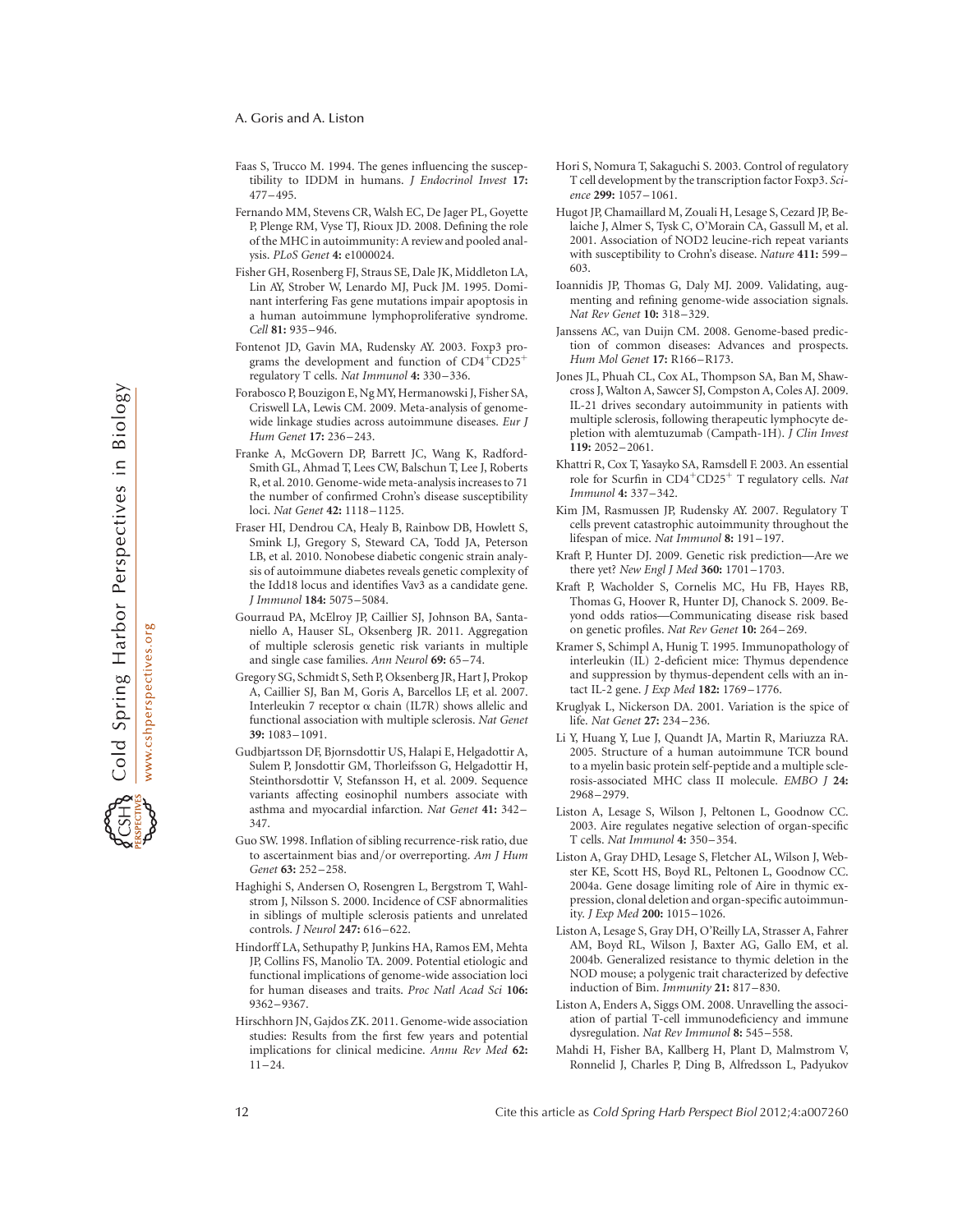L, et al. 2009. Specific interaction between genotype, smoking and autoimmunity to citrullinated  $\alpha$ -enolase in the etiology of rheumatoid arthritis. Nat Genet 41: 1319–1324.

- Makaroff L, Linterman M, Liston A. 2008. Genetic control of T cell tolerance and susceptibility to autoimmune disease. In Genetic predisposition to disease (ed. Torres S, Marin M) Nova, Hauppauge NY.
- Manolio TA, Collins FS, Cox NJ, Goldstein DB, Hindorff LA, Hunter DJ, McCarthy MI, Ramos EM, Cardon LR, Chakravarti A, et al. 2009. Finding the missing heritability of complex diseases. Nature 461: 747 –753.
- Maynard J, Petersson K, Wilson DH, Adams EJ, Blondelle SE, Boulanger MJ, Wilson DB, Garcia KC. 2005. Structure of an autoimmune T cell receptor complexed with class II peptide-MHC: Insights into MHC bias and antigen specificity. Immunity 22: 81-92.
- McDuffie M. 2000. Derivation of diabetes-resistant congenic lines from the nonobese diabetic mouse. Clin Immunol **96:** 119–130.
- McGeachy MJ, Bak-Jensen KS, Chen Y, Tato CM, Blumenschein W, McClanahan T, Cua DJ. 2007. TGF- $\beta$  and IL-6 drive the production of IL-17 and IL-10 by T cells and restrain T(H)-17 cell-mediated pathology. Nat Immunol 8: 1390–1397.
- McGovern DP, Jones MR, Taylor KD, Marciante K, Yan X, Dubinsky M, Ippoliti A, Vasiliauskas E, Berel D, Derkowski C, et al. 2010. Fucosyltransferase 2 (FUT2) nonsecretor status is associated with Crohn's disease. Hum Mol Genet 19: 3468–3476.
- Meda F, Folci M, Baccarelli A, Selmi C. 2011. The epigenetics of autoimmunity. Cell Mol Immunol 8: 226–236.
- Momozawa Y, Mni M, Nakamura K, Coppieters W, Almer S, Amininejad L, Cleynen I, Colombel JF, de Rijk P, Dewit O, et al. 2011. Resequencing of positional candidates identifies low frequency IL23R coding variants protecting against inflammatory bowel disease. Nat Genet 43: 43– 47.
- Nagamine K, Peterson P, Scott HS, Kudoh J, Minoshima S, Heino M, Krohn KJ, Lalioti MD, Mullis PE, Antonarakis SE, et al. 1997. Positional cloning of the APECED gene. Nat Genet 17: 393–398.
- Namjou B, Kothari PH, Kelly JA, Glenn SB, Ojwang JO, Adler A, Alarcon-Riquelme ME, Gallant CJ, Boackle SA, Criswell LA, et al. 2011. Evaluation of the TREX1 gene in a large multi-ancestral lupus cohort. Genes Immun 12: 270-279.
- Nejentsev S, Walker N, Riches D, Egholm M, Todd JA. 2009. Rare variants of IFIH1, a gene implicated in antiviral responses, protect against Type 1 diabetes. Science 324: 387–389.
- Ogura Y, Bonen DK, Inohara N, Nicolae DL, Chen FF, Ramos R, Britton H, Moran T, Karaliuskas R, Duerr RH, et al. 2001. A frameshift mutation in NOD2 associated with susceptibility to Crohn's disease. Nature 411: 603–606.
- Padyukov L, Seielstad M, Ong RT, Ding B, Ronnelid J, Seddighzadeh M, Alfredsson L, Klareskog L. 2011. A genome-wide association study suggests contrasting associations in ACPA-positive versus ACPA-negative rheumatoid arthritis. Ann Rheum Dis 70: 259–265.
- Park JH, Wacholder S, Gail MH, Peters U, Jacobs KB, Chanock SJ, Chatterjee N. 2010. Estimation of effect size distribution from genome-wide association studies and implications for future discoveries. Nat Genet 42: 570–575.
- Pharoah PD, Antoniou A, Bobrow M, Zimmern RL, Easton DF, Ponder BA. 2002. Polygenic susceptibility to breast cancer and implications for prevention. Nat Genet 31: 33–36.
- Rioux JD, Xavier RJ, Taylor KD, Silverberg MS, Goyette P, Huett A, Green T, Kuballa P, Barmada MM, Datta LW, et al. 2007. Genome-wide association study identifies new susceptibility loci for Crohn disease and implicates autophagy in disease pathogenesis. Nat Genet 39: 596– 604.
- Risch N, Merikangas K. 1996. The future of genetic studies of complex human diseases. Science 273: 1516–1517.
- Sadlack B, Merz H, Schorle H, Schimpl A, Feller AC, Horak I. 1993. Ulcerative colitis-like disease in mice with a disrupted interleukin-2 gene. Cell 75: 253–261.
- Sawcer S. 2008. The complex genetics of multiple sclerosis: Pitfalls and prospects. Brain 131: 3118–3131.
- Sawcer S, Ban M, Wason J, Dudbridge F. 2010. What role for genetics in the prediction of multiple sclerosis? Ann Neurol 67: 3–10.
- Smerdel A, Dai KZ, Lorentzen AR, Flato B, Maslinski S, Thorsby E, Forre O, Spurkland A. 2004. Genetic association between juvenile rheumatoid arthritis and polymorphism in the SH2D2A gene. Genes Immun 5: 310–312.
- Smith DJ, Lusis AJ. 2002. The allelic structure of common disease. Hum Mol Genet 11: 2455–2461.
- Smyth D, Cooper JD, Collins JE, Heward JM, Franklyn JA, Howson JM, Vella A, Nutland S, Rance HE, Maier L, et al. 2004. Replication of an association between the lymphoid tyrosine phosphatase locus (LYP/PTPN22) with type 1 diabetes, and evidence for its role as a general autoimmunity locus. Diabetes 53: 3020–3023.
- Smyth DJ, Cooper JD, Bailey R, Field S, Burren O, Smink LJ, Guja C, Ionescu-Tirgoviste C, Widmer B, Dunger DB, et al. 2006. A genome-wide association study of nonsynonymous SNPs identifies a type 1 diabetes locus in the interferon-induced helicase (IFIH1) region. Nat Genet 38: 617–619.
- Stahl EA, Raychaudhuri S, Remmers EF, Xie G, Eyre S, Thomson BP, Li Y, Kurreeman FA, Zhernakova A, Hinks A, et al. 2010. Genome-wide association study metaanalysis identifies seven new rheumatoid arthritis risk loci. Nat Genet 42: 508–514.
- Strange A, Capon F, Spencer CC, Knight J, Weale ME, Allen MH, Barton A, Band G, Bellenguez C, Bergboer JG, et al. 2010. A genome-wide association study identifies new psoriasis susceptibility loci and an interaction between HLA-C and ERAP1. Nat Genet 42: 985–990.
- Surolia I, Pirnie SP, Chellappa V, Taylor KN, Cariappa A, Moya J, Liu H, Bell DW, Driscoll DR, Diederichs S, et al. 2010. Functionally defective germline variants of sialic acid acetylesterase in autoimmunity. Nature 466:  $243 - 247$
- Suzuki H, Kundig TM, Furlonger C, Wakeham A, Timms E, Matsuyama T, Schmits R, Simard JJ, Ohashi PS, Griesser H, et al. 1995. Deregulated T cell activation and autoimmunity in mice lacking interleukin-2 receptor  $\beta$ . Science 268: 1472–1476.